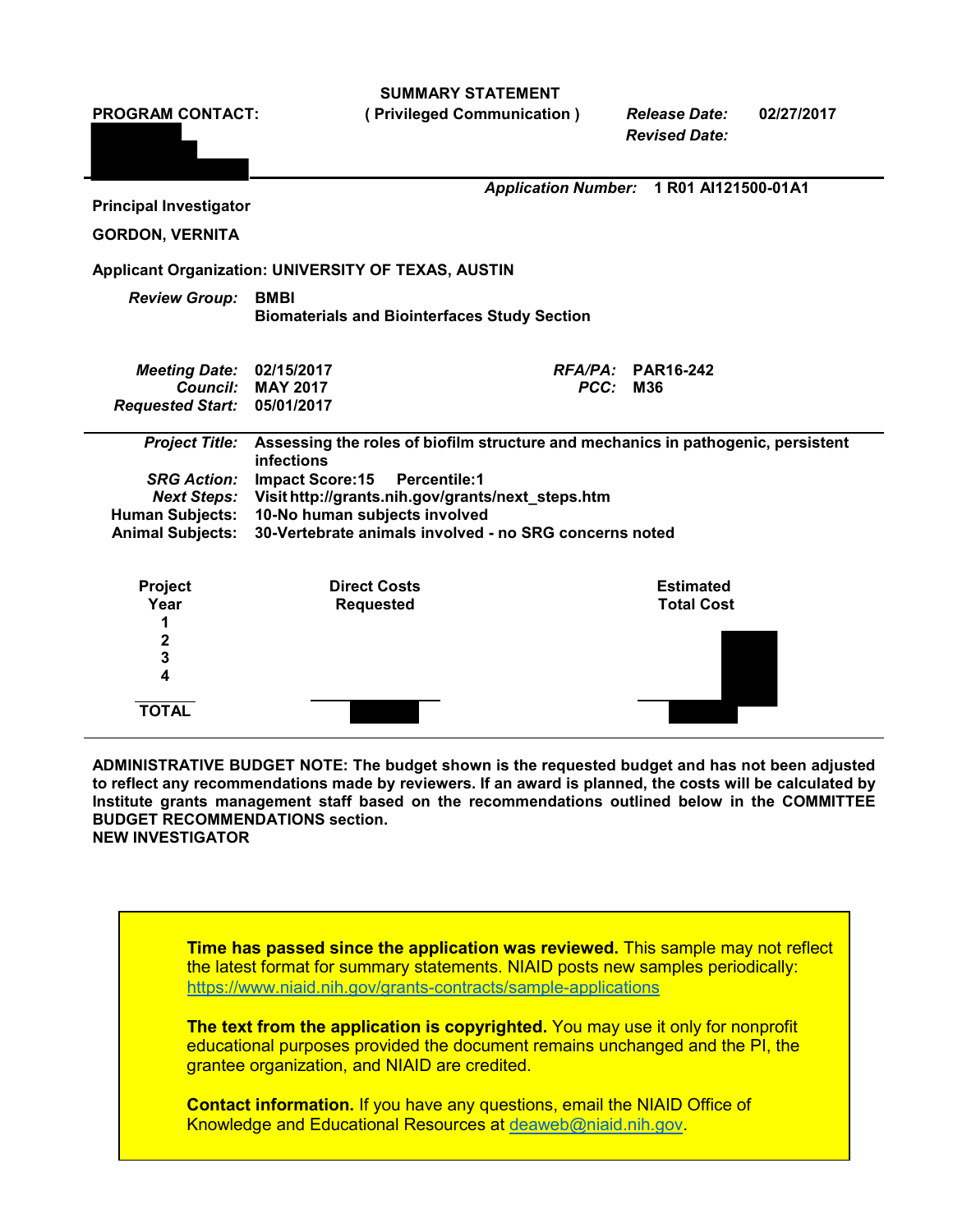#### **1R01AI121500-01A1 Gordon, Vernita**

#### **NEW INVESTIGATOR**

**RESUME AND SUMMARY OF DISCUSSION:** This application proposes to determine the mechanics and structure of biofilm infections of the opportunistic pathogen Pseudomonas aeruginosa in chronic wounds and how these physical properties impact disease course. The impact of these studies, if successful, will address the major physical factors controlling virulence, antibiotic resistance, and immune evasion in biofilm infections and is expected to give rise to new types of treatments and diagnostics for chronic biofilm infections that specifically target structure and mechanics. The strengths of the application are the dramatically improved focus; the supportive preliminary data; and the novel mechanism to treat biofilms. Concerns areb that it will require a large amount of coordination between groups. Overall, the application receives much enthusiasm in the area of biofilm infections.

**DESCRIPTION (provided by applicant):** What spatial structure and mechanics develops in biofilm infections, and how such spatial structure and mechanics impact the persistence and virulence of biofilm infections, is not known. The long-term goal is to find diagnostic and treatment approaches that address the structure and mechanics of multicellular, three- dimensional biofilm infections within the host. The objective of this application is to determine the mechanics and structure of biofilm infections of the opportunistic pathogen Pseudomonas aeruginosa in chronic wounds, and how these physical properties impact disease course. The central hypothesis is that spatial structure and mechanics are the major physical factors controlling virulence, antibiotic resistance, and immune evasion in biofilm infections. The rationale underlying this application is that completion will identify key physical targets for preventing, disrupting, or ameliorating biofilm infections for an important biofilm-forming pathogen. The proposed work will also develop a widely-applicable platform for assessing the state and impact of biofilm structure and mechanics for other infecting organisms. The central hypothesis will be tested by pursuing three specific aims: 1) Determine the spatial structure and mechanics of in vivo biofilm infections; 2) Determine how spatial arrangements differentiate into distinct microenvironments; 3) Determine the role of spatial structure and mechanics in biofilm-neutrophil interactions. We will pursue these aims using an innovative combination of analytical and manipulative techniques from both biological and physical sciences. These include both recently-developed techniques specific to biofilm studies, and more-established techniques that have been applied very little to the study of biofilm materials. The proposed research is significant, because it will determine which structural and mechanical characteristics should be therapeutic targets. It is also significant because it will develop a platform that can be extended to study other pathogens (or commensals) and synergies to open new avenues for biofilm therapies. This work will develop foundational resources that will be used by other researchers, for P. aeruginosa and other organisms. The proximate expected outcome of this work an understanding of which biofilm structural and mechanical characteristics contribute to clinical impact. The results will have an important positive impact immediately because they will establish better understanding of biofilm infection, virulence, and resistance to antibiotics and the immune system for an important pathogen, and long-term because they lay the groundwork to develop a suite of techniques for better treatment of biofilm infections.

**PUBLIC HEALTH RELEVANCE:** The proposed research is relevant to public health because understanding what biofilm structures and mechanics exist and the degree to which they influence the medical outcomes of biofilm infections is expected to give rise to new types of treatments and diagnostics for chronic biofilm infections that specifically target structure and mechanics. Thus, this application is relevant to the part of NIH's mission that pertains to fostering fundamental creative discoveries and innovative research strategies as a basis for ultimately protecting health.

**CRITIQUES:** The written critiques of individual reviewers are provided in essentially unedited form below. These critiques were prepared prior to the meeting and may not have been revised afterwards.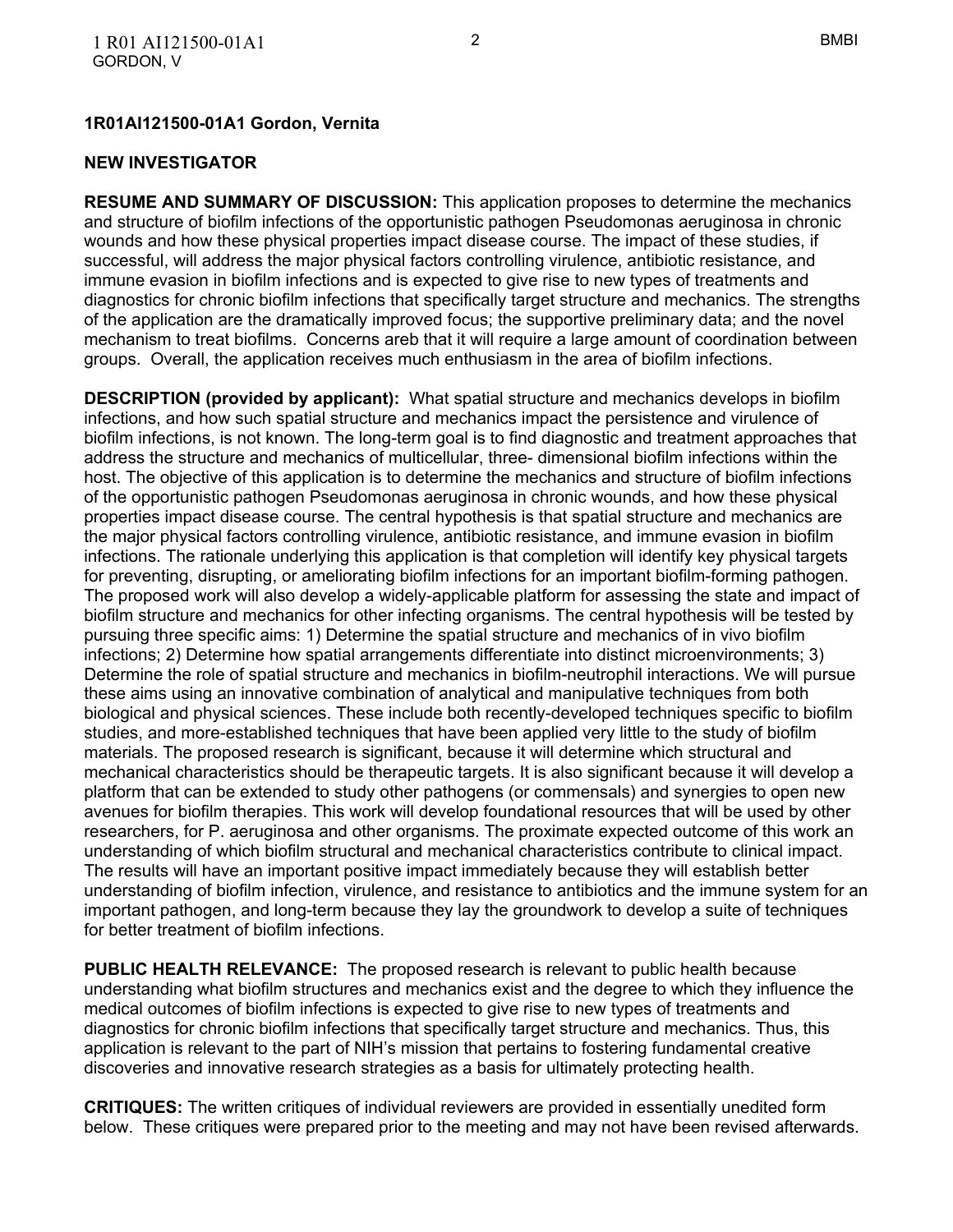# **CRITIQUE 1:**

Significance: 2 Investigator(s): 1 Innovation: 1 Approach: 2 Environment: 1

**Overall Impact:** This application is to investigate the structural and physical properties of biofilms using a wide range of novel techniques developed by the team and how these properties affect infections, antibiotic resistance, resistance to immune invasion and virulence. The proposed study is very novel in several aspects including novel techniques used, different properties to be studied, new insights into biofilm development, etc. This application has been improved substantially from the previous applications and the team has made several progresses with published records to support the current study. A few concerns still exist including coordination of the research activities, unclear description of budgets, inconsistence in description of research activities and justification of animal to be used.

# **1. Significance:**

# **Strengths**

- It is novel to investigate the structural and physical properties of biofilms.
- Better understanding of such properties will likely lead to develop novel control strategies.

## **Weaknesses**

# **2. Investigator(s):**

# **Strengths**

All investigators have published extensively in the areas of proposed research.

## **Weaknesses**

• It is not well defined specifics tasks for each investigator.

# **3. Innovation:**

## **Strengths**

- Novel techniques will be developed to study biofilms.
- The application focus on the structural and mechanical properties of biofilms.
- The application will also study interaction of immune cells with biofilms.

## **Weaknesses**

# **4. Approach:**

## **Strengths**

The application will use both in vivo and in vitro models for characterization of biofilm.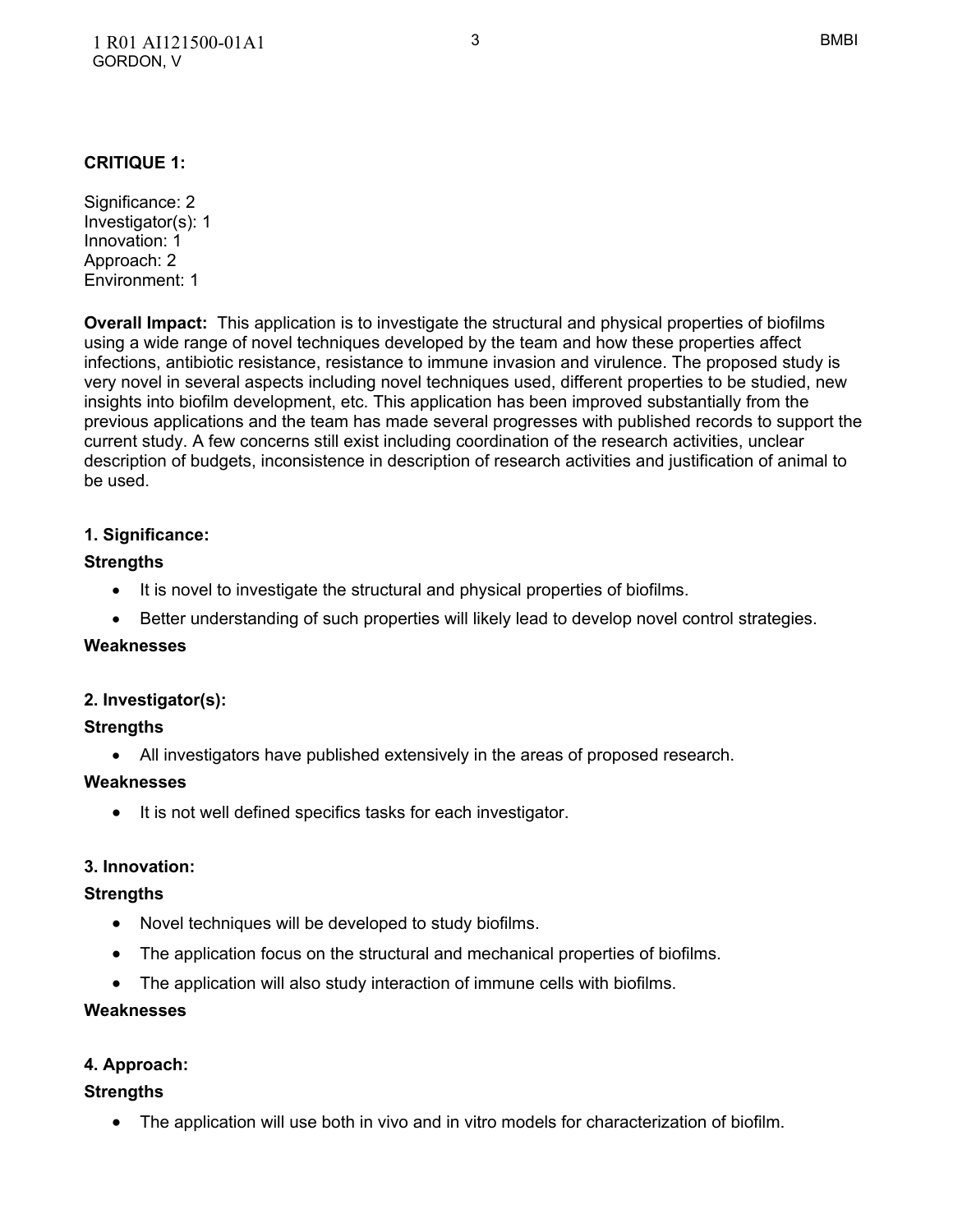- Several cutting-age techniques have been proposed for the study.
- End-point measurement are clearly defined.

#### **Weaknesses**

- In aim 1, how to image biofilms in specific sites of wounded area over time is not clearly described.
- In aim 2, in vitro antibiotic resistance test will be performed. Why not use in vivo model?
- In aim 3, in vitro model will be used; however, mouse is needed in the animal protocol section?

## **5. Environment:**

## **Strengths**

• Excellent environment.

## **Weaknesses**

| <b>Protections for Human Subjects:</b> | Not Applicable (No Human Subjects) |
|----------------------------------------|------------------------------------|
|                                        |                                    |

**Vertebrate Animals:** NO, animal welfare concerns or incomplete

Mouse is still required for the aim 3 but not described in the approach section

#### **Biohazards:** Acceptable

## **Resubmission:**

 It is a much-improved submission comparing to the previous one with a more focused mission. However, there are several inconsistences in the application including animal use, the model to be used for aim 1 studies.

**Resource Sharing Plans:** Unacceptable

• The proposed meetings and data exchange is not sufficient for such complex projects

## **Authentication of Key Biological and/or Chemical Resources:** Not Applicable (No Relevant Resources)

## **Budget and Period of Support:**

Recommended budget modifications or possible overlap identified:

 Certain portions of budget justification are missing. Support for several graduate students/postdocs is requested without clearly defined tasks on the project.

## **CRITIQUE 2:**

Significance: 1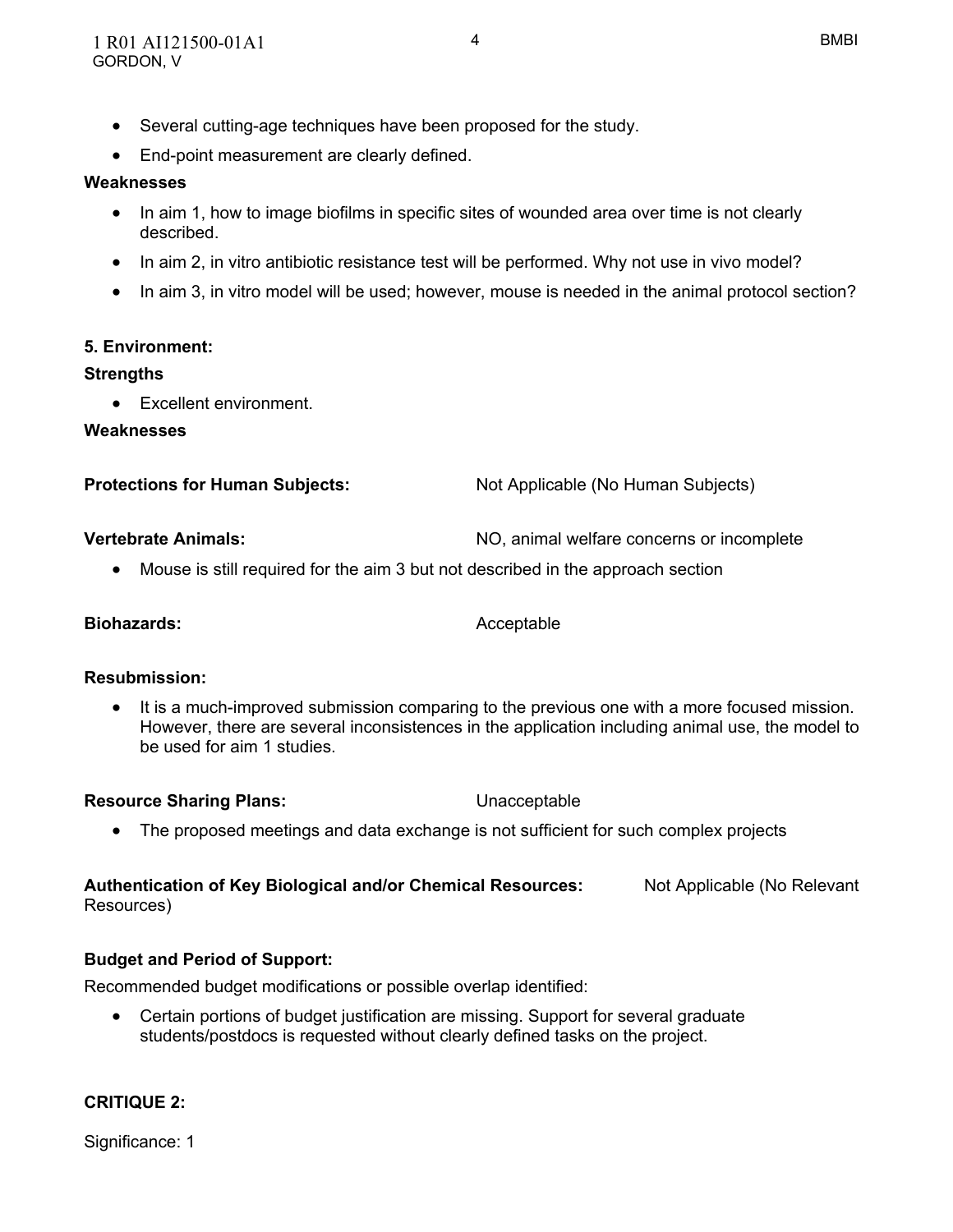**Overall Impact:** The central hypothesis to be tested in this resubmission of an R01 application is that spatial structure and mechanics are the major physical factors controlling the development of pathogenicity, antibiotic resistance, and immune evasion in biofilm infections. To test this hypothesis, they will use *Pseudomonas aeruginosa* as a model microorganisms and determine the spatial structure and mechanics of biofilm infections in wounds; determine how spatial arrangements impact bacterial growth, biofilm microenvironments, antibiotic resistance, and virulence; and determine the role of spatial structure and mechanics in biofilm leucocyte interactions. This is a much-reduced set of objectives compared to the original application, which was to examine two microorganisms in three environments. Other significant changes have been made in response to SS's critique, including a reorganization of the research team. The overall effect is a tighter application with high probability of success.

## **1. Significance:**

## **Strengths**

- The scientific premise of this application is that biofilm microarchitecture and mechanics are key to the development, antibiotic resistance and immune evasion in biofilm infections. Understanding this may prove to be key in preventing and treating biofilms.
- The data resulting from this study will be important to the field and for the development of drugs that target novel sites, leading to prevention, disruption or amelioration of biofilms.

#### **Weaknesses**

None

## **2. Investigator(s):**

## **Strengths**

- This is an outstanding team of investigators, each bringing critical expertise to the problem.
- The team is already interactive.

#### **Weaknesses**

None

## **3. Innovation:**

#### **Strengths**

- The approach that will be used for this study is innovative and will result in new tools for studying biofilms. The team will develop a new technique for measuring the mechanism of biofilm infections.
- Sophisticated imaging will be used to characterize biofilm structure and manipulative techniques we be employed to recreate these structures to better understand their role.
- A fresh approach will be used to examine the interplay between neutrophils and bacteria.

#### **Weaknesses**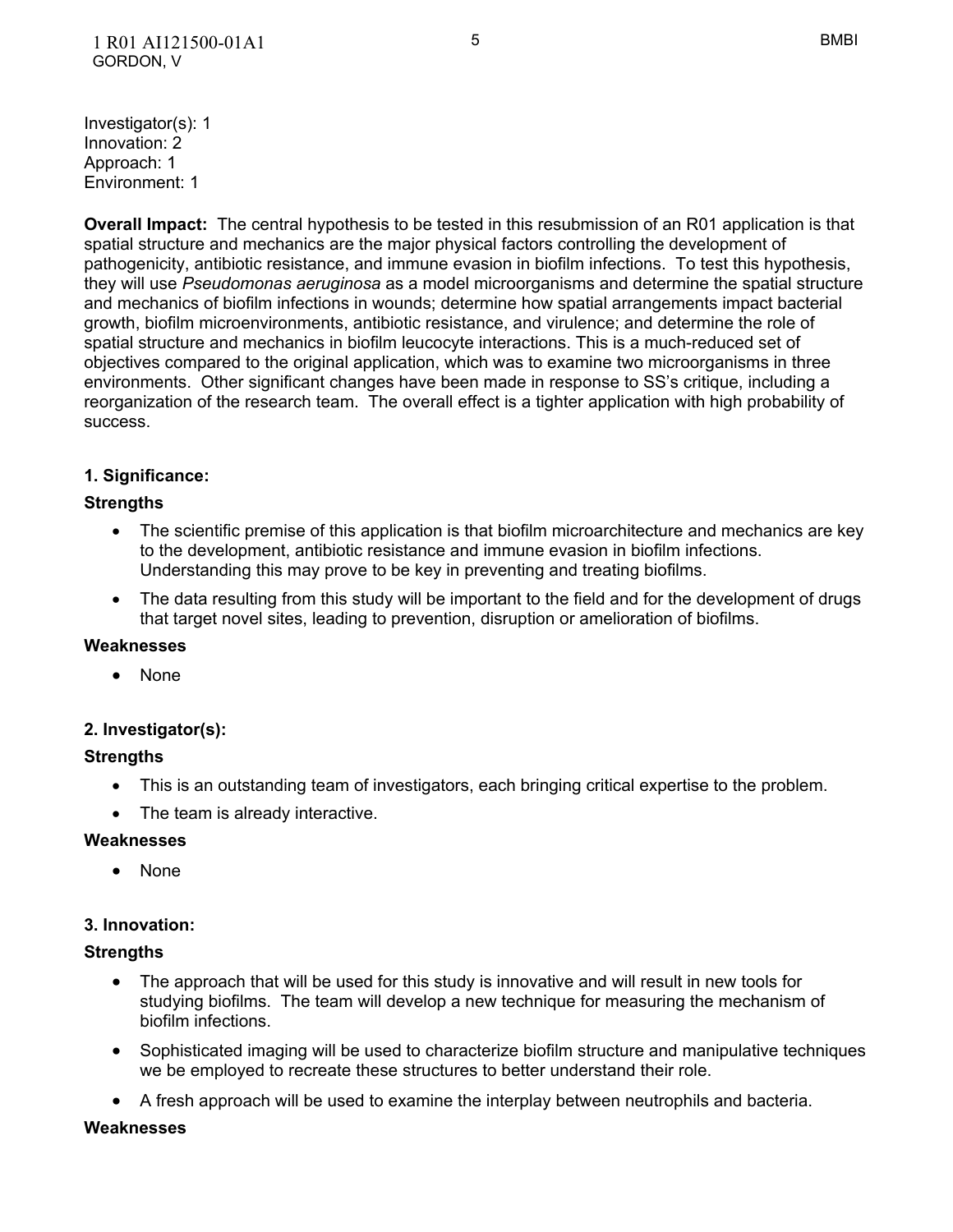• None

# **4. Approach:**

## **Strengths**

- Use of in vivo biofilms rather than in vitro biofilms.
- Selection of a panel of mutants to examine the role of alginate, Psl, and Pel.
- Multiple assays for disease outcomes: systemic spread of bacteria, quorum sensing, antibiotic effectiveness, inflammation (neutrophil invasion), wound closure and healing.
- Physical structures of biofilm will be determined by CLSM and quantitative image analysis.
- Use of quantum dots to assess diffusion characteristics.
- AFM and microrheology will be used to assess biomechanics.
- In vivo data will be compared to biofilms grown in vitro.
- Aim 2 will take advantage of novel methods for building biofilms that allows monitoring while testing different microarchitectures on biofilm development, etc. This will enable them to examine different properties noted in the mouse model.
- Aim 3 will add neutrophils to the equation. The three aims build on each other nicely.

#### **Weaknesses**

• The study relies on close coordination among laboratories.

## **5. Environment:**

## **Strengths**

The environments at the two partnering institutions are mutually synergistic.

## **Weaknesses**

None

**Protections for Human Subjects:** Not Applicable (No Human Subject)

**Vertebrate Animals:** YES, all four points addressed

Care has been taken to ensure the least number of animals will be used for the studies.

#### **Biohazards:** Acceptable

Pseudomonas will be handled in appropriate biosafety hoods.

## **Resubmission:**

- The application has responded well to SS critique. Where appropriate, they have explained their rationale for the choices they have made.
- The application is much more focused than originally.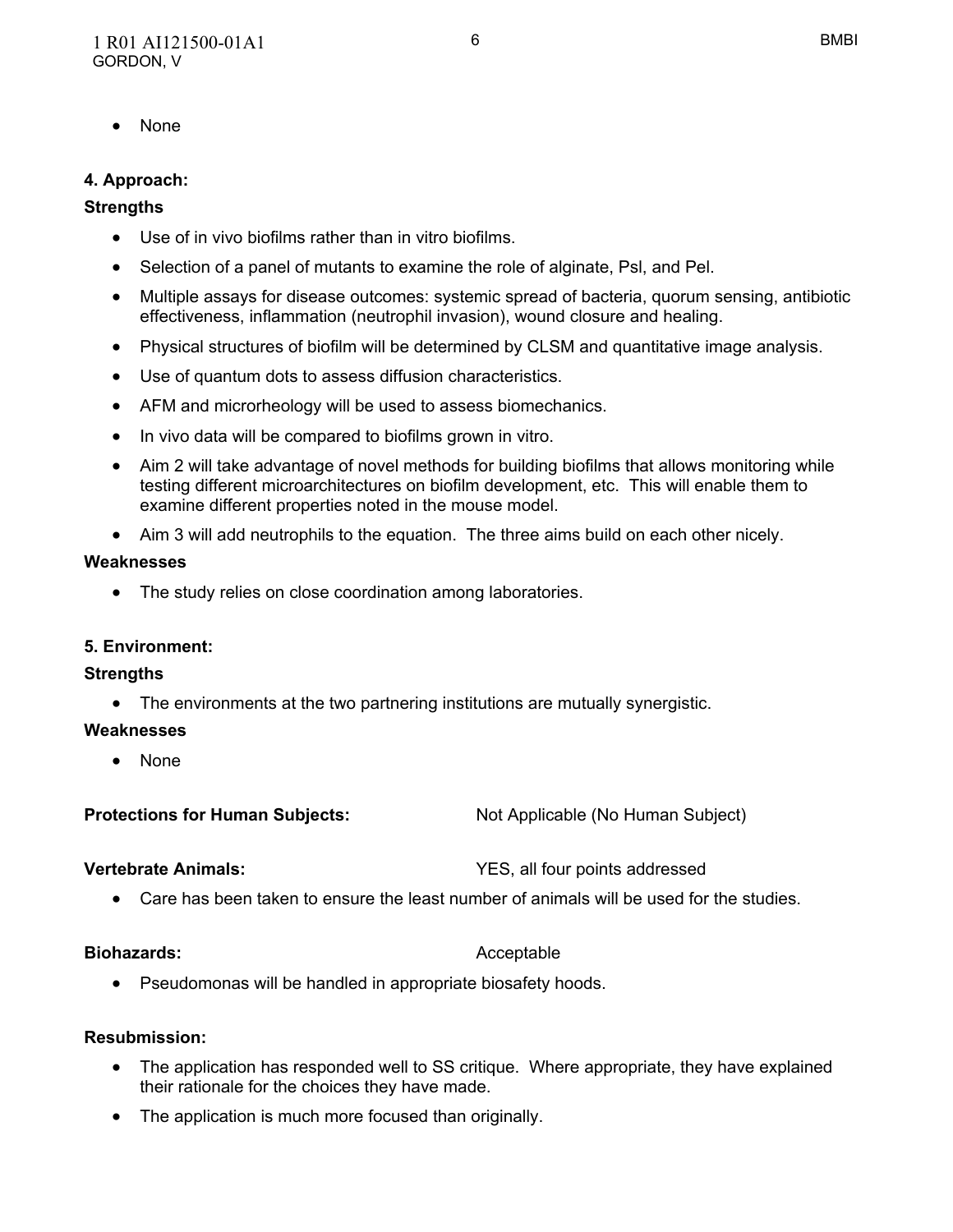• Preliminary data are now published.

**Resource Sharing Plans:** Acceptable

**Authentication of Key Biological and/or Chemical Resources:** Acceptable

**Budget and Period of Support:** Recommend as Requested

# **CRITIQUE 3:**

Significance: 2 Investigator(s): 2 Innovation: 1 Approach: 2 Environment: 1

**Overall Impact:** This application seeks to test the hypothesis that virulence, antibiotic resistance, and immune evasion in biofilm infections of the pathogen *Pseudomonas aeruginosa* within chronic wounds are influenced by the biofilm's physical properties. Three aims are proposed to test this hypothesis. In Aim 1, *P. aeruginosa* applied to surgical excisions (in mice) will form biofilms; systemic bacterial load will be evaluated along with quorum sensing, antibiotic efficacy, and inflammation. Biofilms will be evaluated for a comprehensive set of outcomes including mass transport, heterogeneity, and mechanical properties. Aim 2 seeks to determine how spatial structures within the film develop microenvironments that influence biofilm disease, affect antibiotic resistance, and virulence. These two aims are well founded in the literature that was reviewed within the Research Strategy, and both aims were also well supported by a robust body of preliminary data. Aim 2 is particularly compelling as the application and team seek to recreate what are effectively biomimetic biofilms (based on observations made in Aim 1) and then evaluate these 'synthetic' biofilms for controlled studies of the influence of biofilm structure. Finally, in Aim 3, how properties including elasticity and yielding relate to immunological clearance are evaluated in a systematic manner. Overall this is a strong team with a strong application that has clearly benefitted from focus added as a result of the initial review. This work has high potential translational potential as a better understanding of factors that contribute to virulence, persistence, and function of biofilms may lead to identification of new therapeutic targets.

## **1. Significance:**

## **Strengths**

- Chronic infections affect millions of Americans and may result in death and sometimes result in life-limiting comorbidities including amputation.
- The influence of biofilm physical properties and structures are considered important to the survival and persistence of the biofilms, yet comprehensive characterization of these factors has not been performed and so the influence of these factors on virulence, antibiotic resistance, and immune evasion remain unknown. Yet elucidating these factors will enable identification of potential therapeutic targets.
- The scientific premise of this application is that the structure and mechanical properties and behavior are critical to the persistence and antibiotic resistance of biofilms. Elucidating the role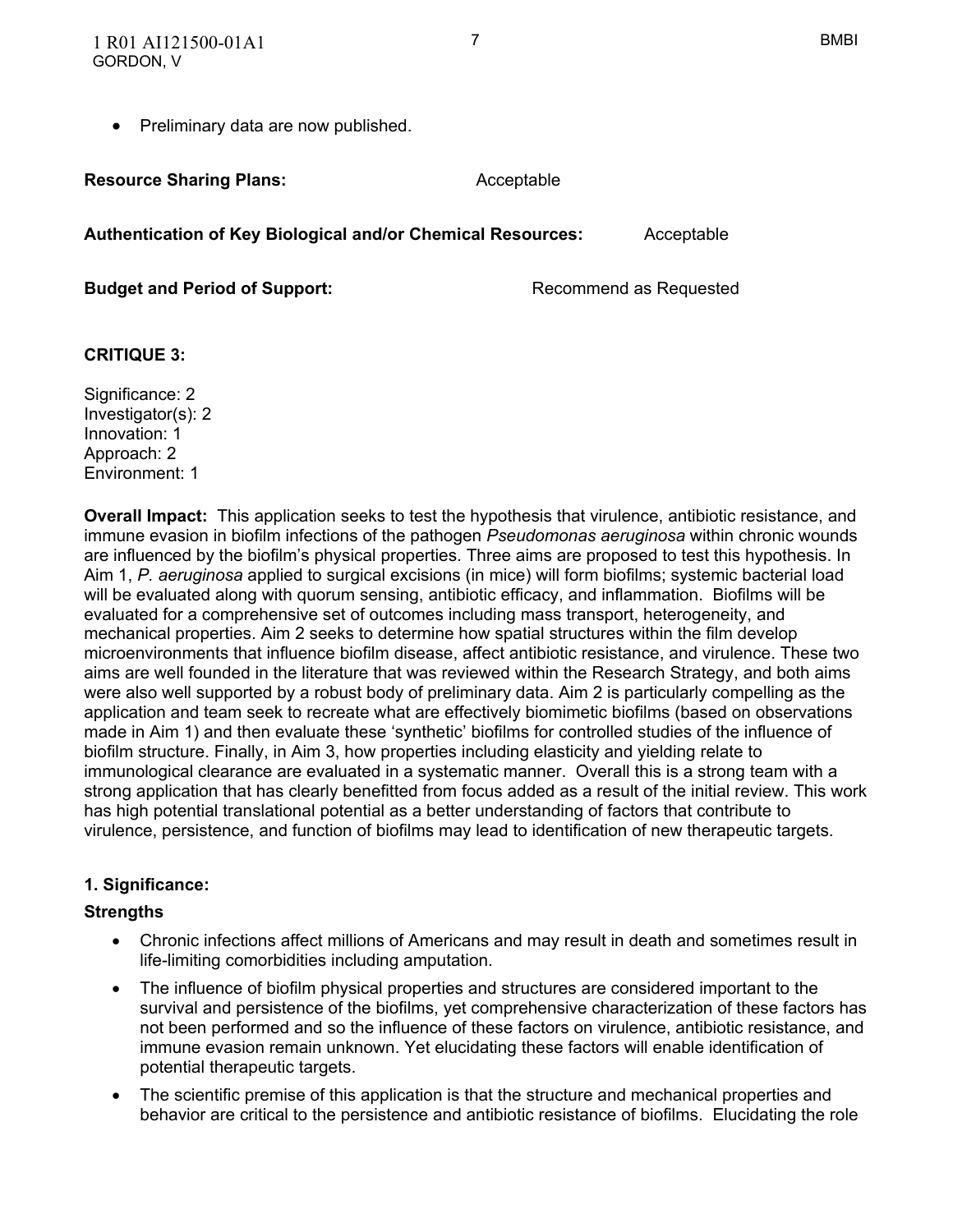of biofilm structure and mechanics may provide insight into novel approaches to treat and mitigating chronic biofilm infections.

#### **Weaknesses**

• None noted.

# **2. Investigator(s):**

#### **Strengths**

- This investigative team is led by an exciting new investigator (Dr. Gordon), an Assistant Professor in the Department of Physics at UT Austin, with expertise in characterization of physical properties and biological manipulation of biofilms.
- The collaborative and interdisciplinary team members bring expertise in bacterial pathogenesis in wound and soft tissue infections (Runbaugh), advanced biomedical imaging a rheology of complex fluids (Christopher), and imaging and visualization of bacteria (Shear).

#### **Weaknesses**

• None noted. This is a strong team.

## **3. Innovation:**

#### **Strengths**

- Relating the physical properties (i.e., spatial structure and mechanics) of *Pseudomonas aeruginosa* biofilms in chronic wounds to the virulence, antibiotic resistance, and immune evasion is novel and holds potential impact for improving patient outcomes and reducing development of antibiotic resistant infections.
- Successful completion of the proposed work would enable development of novel therapeutic strategies with a specific focus on disrupting the biofilm structure and/or mechanics.

#### **Weaknesses**

• None noted.

## **4. Approach:**

## **Strengths**

- A key strength of this application is the assessment of only one pathogen *Pseudomonas aeruginosa*. This tight focus will enable the team to dig deeply into the questions posed in this application without losing focus as would likely happen with multiple strains of bacteria.
- Aim 1 development of a new imaging technique using fluorescent beads and quantum dots to measure transport properties of in vivo infection. This technique will extend beyond studies of biofilms. Also, new technique in Aim 1 to evaluate heterogeneity of the matrix content. Both are strengths of this application.
- Aim 2 is particularly compelling as the application and team seek to recreate what are effectively 2D biomimetic biofilms (based on observations made in Aim 1), e.g. using optical trapping to control heterogeneity, and then evaluate these 'synthetic' biofilms for controlled studies of the influence of biofilm structure.
- Aim 3 makes a nice progression from in vitro to in vivo studies with a clearly defined and effective experimental design.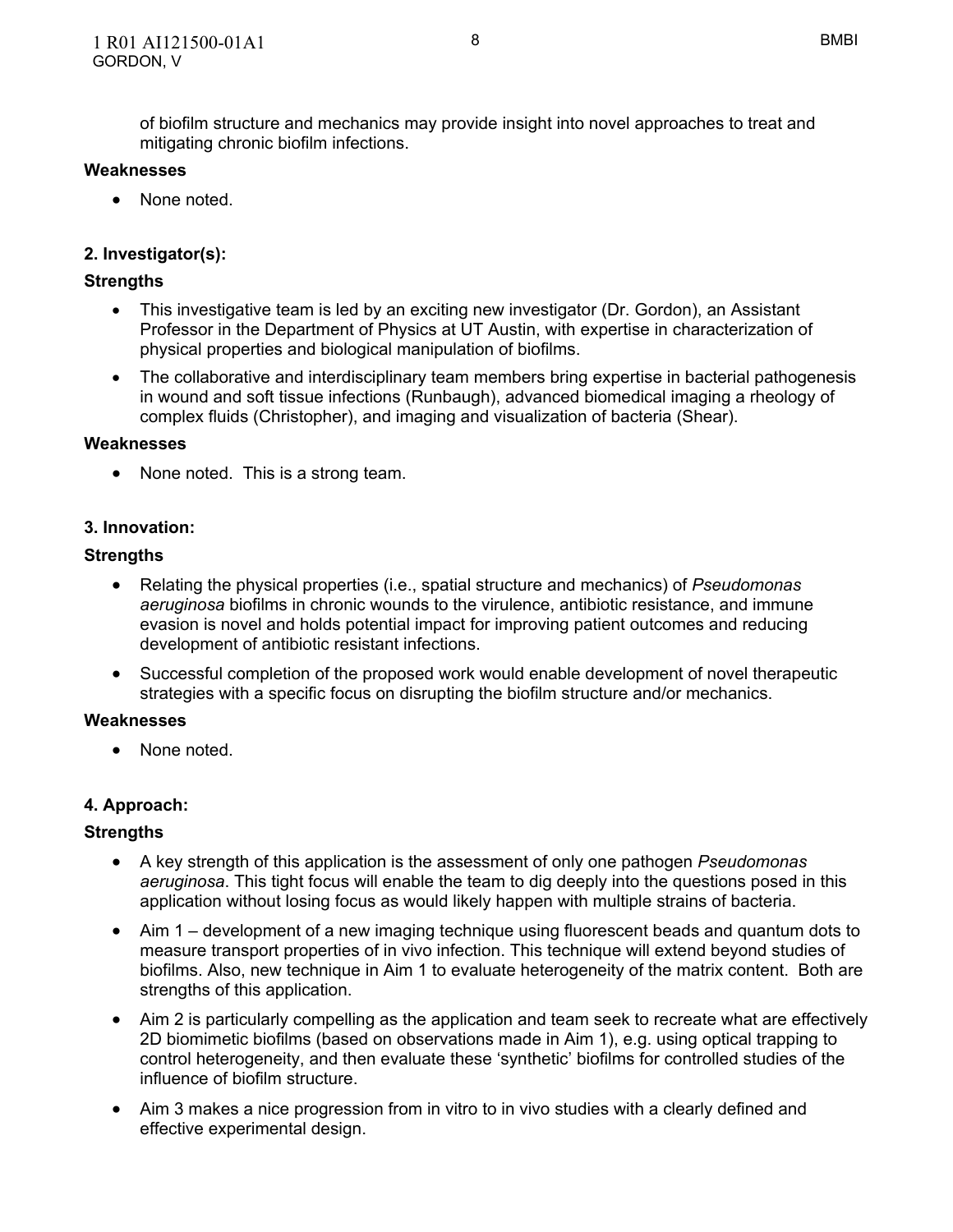#### **Weaknesses**

- Adhesion is likely to occur between the AFM tip and biofilms (e.g., see Activity 1.2); however, this is poorly accounted for in the research strategy. The citation #156 used in this context describes a soft film on a stiff substrate and does not review or provide reasonable solutions to deal with adhesive contact between a probe and a half space.
- With regards to AFM testing, how will films be removed from the animal without disrupting the film structure or causing viscous dissipation (and thus affecting the measured properties)?

#### **5. Environment:**

#### **Strengths**

 The environments at UT Austin and in the lab of the application and her collaborators (at both UT Austin and at Texas Tech University) are excellent. The equipment and facilities needed to excel at the proposed research are available.

#### **Weaknesses**

• None noted

| <b>Protections for Human Subjects:</b> | Not Applicable (No Human Subjects) |
|----------------------------------------|------------------------------------|
| <b>Vertebrate Animals:</b>             | YES, all four points addressed     |
| <b>Biohazards:</b>                     | Acceptable                         |

#### **Resubmission:**

- The application and her team appear to have responded to the previous reviewer's criticisms in a thorough and careful manner.
- Alterations from the original application should be but were not clearly denoted within the Research Plan.

**Resource Sharing Plans:** Acceptable

**Authentication of Key Biological and/or Chemical Resources:** Acceptable

**Budget and Period of Support:** Recommend as Requested

#### **THE FOLLOWING SECTIONS WERE PREPARED BY THE SCIENTIFIC REVIEW OFFICER TO SUMMARIZE THE OUTCOME OF DISCUSSIONS OF THE REVIEW COMMITTEE, OR REVIEWERS' WRITTEN CRITIQUES, ON THE FOLLOWING ISSUES:**

## **VERTEBRATE ANIMAL: ACCEPTABLE**

**COMMITTEE BUDGET RECOMMENDATIONS: The budget was recommended as requested.**